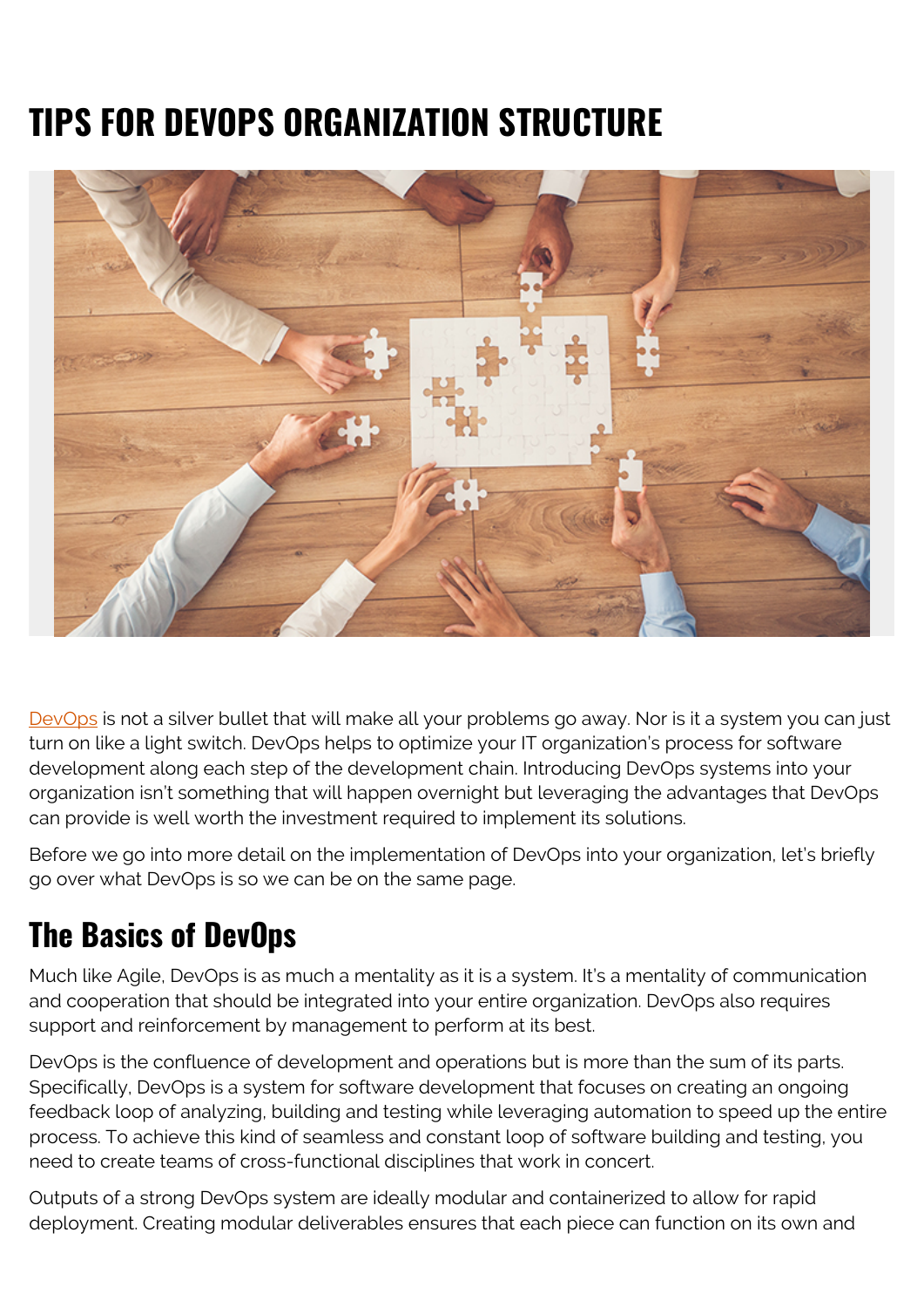issues won't impact the entire project negatively. Containerization allows for easier implementation into current features as well as simpler rollbacks. Keeping each deliverable to a smaller, more manageable size helps to maintain the quality of work while accelerating the speed at which changes can be made.

The key to DevOps functioning at optimal levels is engendering a culture of communication where teams can coordinate among themselves and with other teams effortlessly.

# **The Importance of Communication in DevOps**

DevOps requires individuals from various backgrounds to band together as a team working on a singular goal. This kind of collaboration has been avoided in the past which created communication silos where each discipline works in their own bubble and then hands off their work to the next discipline in the development chain. Siloing creates bottlenecks and makes it easy for communication to get lost in translation.

Infusing your organization with a culture of communication enables your teams to have a deeper insight into the pain points each discipline can experience. This understanding makes it easier for each team member to see the whole picture which leads to shorter development times with fewer errors. Rapid deployment allows for more experimentation that will see your product constantly improving upon itself through iteration.

DevOps and Agile roles are important aspects within each team to help ensure members own the process as well as their contributions to the projects. Using rotating roles will also help team members to better understand the entire process so they can make informed decisions regarding process changes in the future. This understanding also serves the purpose of improving lines of communication through shared knowledge and experience.

# **Analyze Your Organization's Bottlenecks**

One of the main pursuits of DevOps is the automation of processes, but it's important to focus on where your processes can most be improved through the use of automation. Find tasks that are done often enough to warrant automation but avoid trying to automate everything for the sake of it. An analysis of your organization's bottlenecks will provide information on some good places to start applying automation that will help speed up production.

To analyze your bottlenecks, pay attention to the root causes of these bottlenecks. They can generally be attributed to three primary causes: staff, systems, and management. Staffing issues can be mismanaged resources or a lack of adequate training. Systems failures are caused by outdated systems or incompatibilities with the rest of your stack that slows down the whole process. Management issues refer to the poor direction or a lack of clearly outlined goals.

This means your bottlenecks might not necessarily be caused by something that can be repaired through automation. A detailed analysis of your processes will help to identify which issues can be fixed by applying DevOps practices and which ones require different approaches.

#### **Hold Regular Retrospective Meetings**

Retrospectives give time for team members to talk about what happened in the past couple of weeks and what they felt went right and what didn't work for them. This allows teams to agree on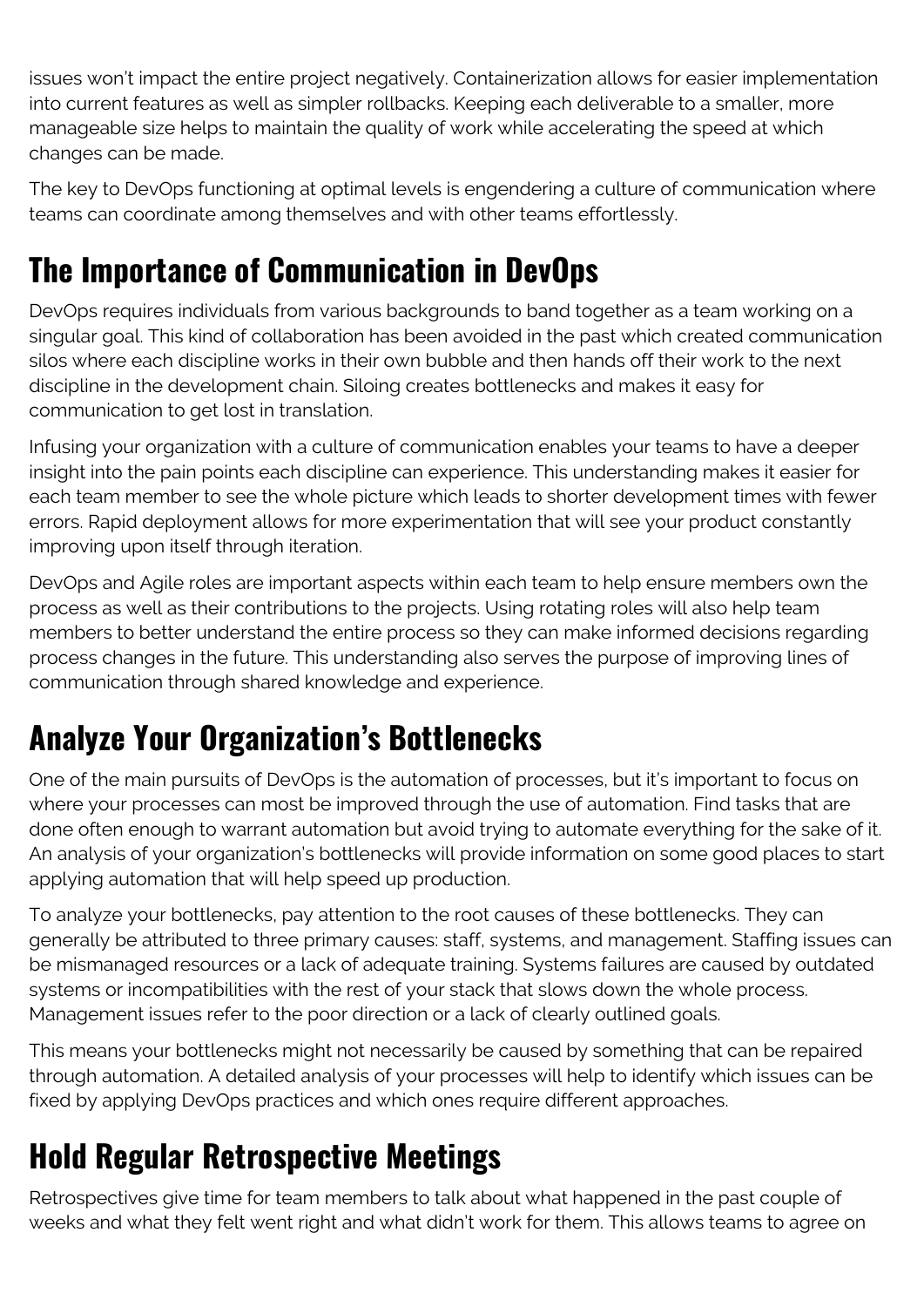processes they will employ over the coming weeks without creating too much friction because they know the processes can be modified if they end up not working in everyone's best interest. A system like this allows teams to be more productive through the use of experimentation instead of wasting too much time on theorizing.

Meetings like these keep the team on the same page and give everyone a chance to communicate their thoughts on how things are going. The feedback loop encourages those who thrive upon it to find ways to improve. Retrospectives also provide valuable data concerning the success of the process and its approval rating from the team members utilizing it. All this information can be used to inform future decisions and increase the effectiveness of the system as a whole.

### **Remain Fluid in Your Processes**

Don't adhere to any prescriptive methodologies if you find they aren't working for your organization. No two organizations are alike and that means taking someone else's system wholesale and applying it to your team isn't a guarantee of success. The beauty of DevOps and Agile is that they encourage experimentation and enable rapid changes to be made. Take advantage of this expectation of DevOps and make sure to embrace new ideas at least for a short testing period to see what works best for you.

Remember that DevOps is something you are leveraging to improve your organization's processes and products so if the solutions you're using aren't working for your company - change them. There's no sense in being married to a system that isn't aiding you. Just be sure that you understand what is and what isn't working as well as why. When in doubt, try something new but make sure you track the changes and analyze the results.

#### **Putting It All Together**

Starting your DevOps transformation will require diligence, but the payoffs of a well-managed system will be more than worth the efforts. Forming cross-functional teams that integrate each discipline of the production chain (dev, testing, and ops) will require special attention for creating solid lines of communication. By engendering a culture of communication throughout your organization, you will empower collaboration within teams and between them that will improve development speed and product quality.

The understanding each team member brings from their discipline will reduce the need for handoffs and will make sure problems are found sooner or prevented altogether. Rebuilding your service delivery cycle with DevOps automation in mind will increase the pace of development while enhanced communication improves the quality of each output thanks to team members bringing their own perspectives to the table.

Finding the pain points and bottlenecks in your organization and identifying their causes will give your DevOps teams a focus towards which they can direct their efforts. Finding opportunities where automation can speed up production and reduce confusion will vastly increase productivity across your entire organization. While identifying opportunities, make sure you don't go overboard and try to automate processes that you will spend more time automating than the time you would save from that automation.

Hold regular retrospective meetings within each team that gives members an opportunity to express their opinion on how things have gone and how they would like to do things moving into the